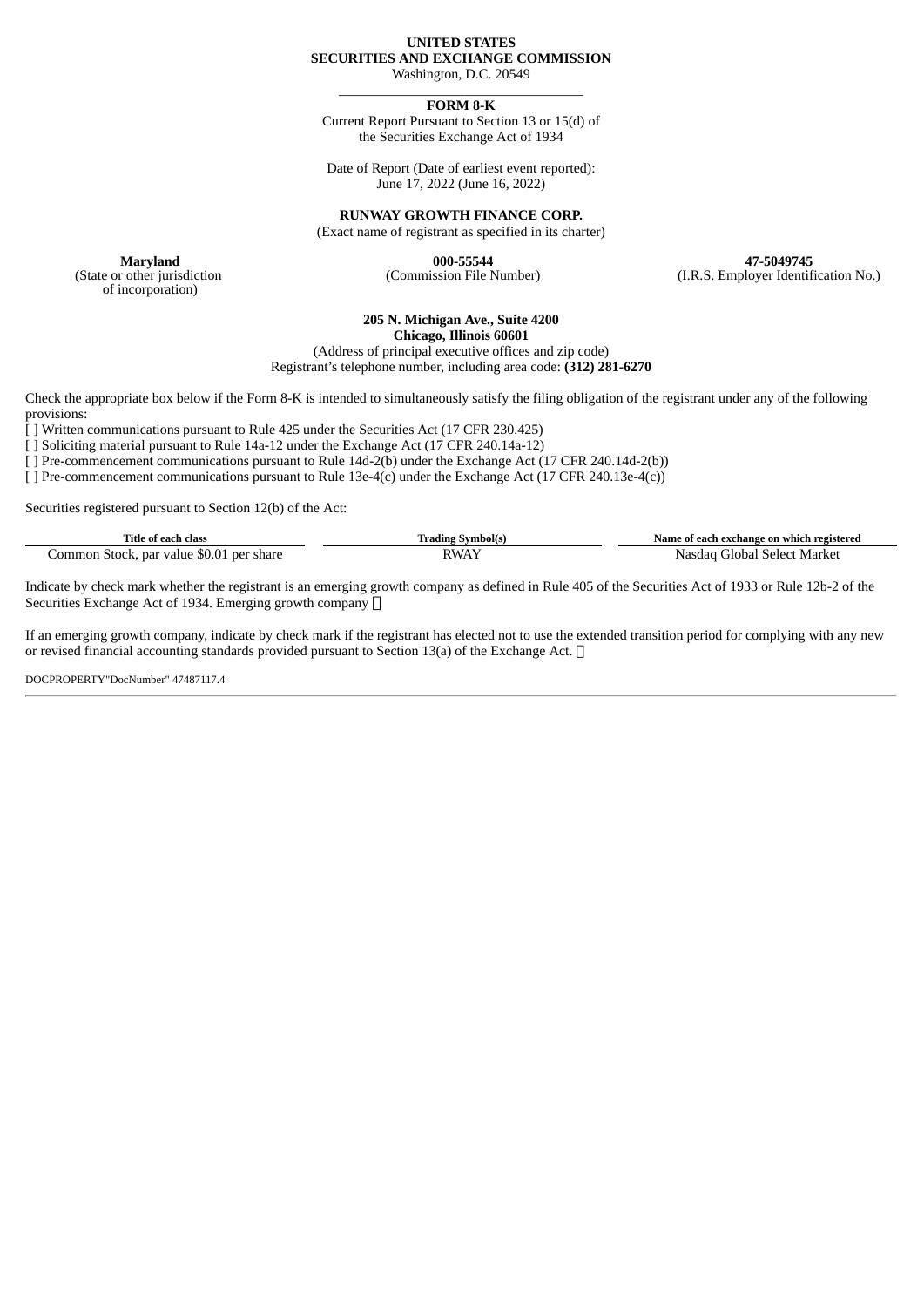#### **Item 5.07. Submission of Matters to a Vote of Security Holders**

On June 16, 2022, Runway Growth Finance Corp. (the "Company") held its 2022 Annual meeting of Stockholders (the "Annual Meeting"). The Company submitted four matters to the vote of its stockholders, each of which is described in detail in the Company's definitive proxy statement (the "Proxy Statement") for the Annual Meeting filed with the Securities and Exchange Commission on April 29, 2022. As of the close of business on April 18, 2022, the record date for the Annual Meeting, there were 41,340,232 shares of the Company's common stock outstanding and entitled to vote at the Annual Meeting. A summary of the matters voted upon by the Company's stockholders at the Annual Meeting is set forth below.

#### *Proposal 1: Election of Directors*

The Company's stockholders re-elected two directors to the Board of Directors to serve until the 2025 Annual Meeting of Stockholders and until their respective successors are duly elected and qualified. The following votes were taken in connection with this proposal:

| <b>Name</b>     | For                                          | Withhold  | <b>Broker Non-Votes</b> |
|-----------------|----------------------------------------------|-----------|-------------------------|
| R. David Spreng | $\overline{A}$<br>3.142 /<br>-<br><b>T.I</b> | 1.061.054 | 5,664,384               |
| Brian Laibow    | 20.895.554                                   | 4,738,643 | 5,664,384               |

#### Proposal 2: Ratification of the selection of RSM US LLP to serve as the Company's independent registered public accounting firm for the fiscal year *ending December 31, 2022*

The Company's stockholder ratified the selection of RSM US LLP to serve as the Company's independent registered public accounting firm for the fiscal year ending December 31, 2022. The following votes were taken in connection with this proposal:

| For                                        | ain                   |       | Non<br><b>Votes</b><br>. |
|--------------------------------------------|-----------------------|-------|--------------------------|
| n <sub>0</sub><br>0.JU $^{\omega}$<br>JU,J | $\cap$ $\vdash$<br>חר | ⊿ ∩1‴ |                          |

#### *Proposal 3: Issuance of Options, Warrants or Convertible Securities*

The Company's stockholders approved a proposal to authorize the Company to issue options, warrants or securities to, convert to, or purchase the Company's common stock, subject to the conditions as set forth in the Proxy Statement. The following votes were taken in connection with this proposal:

| For        | gains                 | Wit<br>hhold | <b>Votes</b><br>Non-<br>Broker |
|------------|-----------------------|--------------|--------------------------------|
| 22,308,313 | 296.<br>. .<br>πυ<br> | 29.168       | .384<br>.664                   |

#### Proposal 4: Approval of the Company becoming subject to a minimum asset coverage ratio of at least 150%

The Company's stockholders approved the proposal to permit the Company to decrease its minimum asset coverage ratio from 200% to 150%, allowing the Company to double its amount of debt incurrence, pursuant to Section 61(a)(2) of the Investment Company Act of 1940, as amended by the Small Business Credit Availability Act, to become effective immediately. The following votes were taken in connection with this proposal:

| For                                         | eains.                            | .<br>Wit<br>thhold | <b>Votes</b><br><b>Broker Non-</b> |
|---------------------------------------------|-----------------------------------|--------------------|------------------------------------|
| $\sim$ $-$<br>109<br>$\sqrt{2}$<br>₹Ч∵<br>- | $\cap$<br>$\sim$<br>wst<br>ч<br>∸ | 40.031             | 5.664.384                          |

DOCPROPERTY"DocNumber" 47487117.4